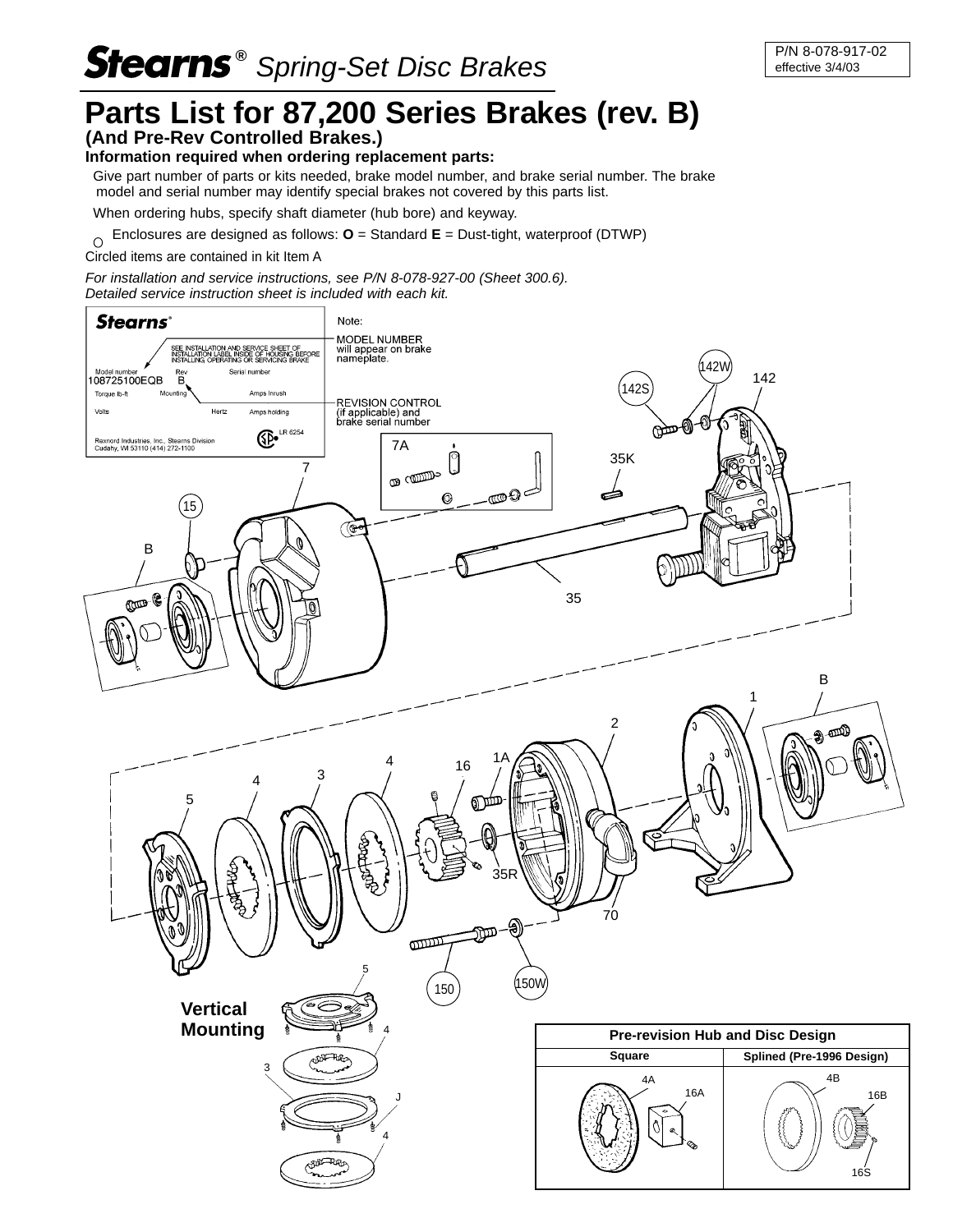|                     |                                                                                                                            | Torque (lb-ft)                                                           |                              |                              | 10                             |                                | 15                             |                                |                                |                                | 25                             |                                         | 35                             |                                |                                | 50                                      |                                |                                |                | 75                                |                                |                                         |                                         | 105                                        |                                            |                                            |                                                |                              |                              |                             |
|---------------------|----------------------------------------------------------------------------------------------------------------------------|--------------------------------------------------------------------------|------------------------------|------------------------------|--------------------------------|--------------------------------|--------------------------------|--------------------------------|--------------------------------|--------------------------------|--------------------------------|-----------------------------------------|--------------------------------|--------------------------------|--------------------------------|-----------------------------------------|--------------------------------|--------------------------------|----------------|-----------------------------------|--------------------------------|-----------------------------------------|-----------------------------------------|--------------------------------------------|--------------------------------------------|--------------------------------------------|------------------------------------------------|------------------------------|------------------------------|-----------------------------|
|                     |                                                                                                                            | <b>Current</b>                                                           |                              | <b>AC</b>                    |                                | DC                             |                                | <b>AC</b>                      |                                | <b>DC</b>                      | AC<br><b>DC</b>                |                                         | AC                             |                                |                                | <b>DC</b>                               | AC                             |                                | DC             |                                   | <b>AC</b>                      |                                         |                                         | <b>DC</b>                                  |                                            | <b>AC</b>                                  |                                                | <b>DC</b>                    |                              |                             |
|                     |                                                                                                                            | <b>Enclosure</b>                                                         |                              | O E                          | O                              | $\mathsf E$                    |                                | 0 E                            |                                |                                |                                | O E O E                                 |                                | O E O E                        |                                |                                         |                                | O E                            | 0 E            |                                   | 0 E                            |                                         | 0 E                                     |                                            | 0 E                                        |                                            | 0 E                                            |                              | 0 E                          |                             |
| <b>TABLE 1</b>      | Components of Standard AC or DC<br>Brake, Brass Parts and Splined Parts                                                    | <b>Brake</b><br>Model<br>Number $\rightarrow$                            | 1-087-211-00                 | 1-087-212-00                 | 1-087-215-00                   | 1-087-216-00                   | 1-087-221-00                   | 1-087-222-00                   | 1-087-225-00                   | 1-087-226-00                   | 1-087-231-00                   | 1-087-232-00                            | 1-087-235-00                   | 1-087-236-00                   | 1-087-241-00                   | 1-087-242-00                            | 1-087-245-00                   | 1-087-246-00                   | 1-087-251-00   | 1-087-252-00                      | 1-087-255-00                   | 1-087-256-00                            | 1-087-261-00                            | 1-087-262-00                               | 1-087-265-00                               | 1-087-266-00                               | 1-087-281-00                                   | 1-087-282-00                 | 1-087-285-00<br>1-087-286-00 |                             |
| <b>Item</b>         | <b>Description</b>                                                                                                         | Part<br>Number $\downarrow$                                              |                              |                              |                                |                                |                                |                                |                                |                                |                                |                                         |                                |                                |                                |                                         |                                |                                |                |                                   |                                |                                         |                                         |                                            |                                            |                                            |                                                |                              |                              |                             |
| $\overline{A}$<br>B | Hardware kit<br>Bearing/flange & camlock kit                                                                               | 5-66-1007-00<br>5-96-7201-00                                             | $\mathbf{1}$<br>2            | 1<br>$\sqrt{2}$              | 1<br>$\overline{2}$            | $\mathbf{1}$<br>$\sqrt{2}$     | $\mathbf{1}$<br>$\overline{2}$ | $\mathbf{1}$<br>$\overline{2}$ | 1<br>2                         | 1<br>2                         | 1<br>$\boldsymbol{2}$          | 1<br>$\boldsymbol{2}$                   | $\mathbf{1}$<br>$\overline{2}$ | 1<br>$\overline{c}$            | $\mathbf{1}$<br>$\vert$ 2      | 1<br>$\sqrt{2}$                         | 1<br>$\sqrt{2}$                | 1<br>$\boldsymbol{2}$          | 1<br>2         | 1<br>$\overline{2}$               | 1<br>$\sqrt{2}$                | $\mathbf{1}$<br>$\overline{\mathbf{c}}$ | $\boldsymbol{2}$                        | 1<br>$\overline{2}$                        | $\overline{2}$                             | $\mathbf{1}$<br>$\sqrt{2}$                 | $\mathbf 2$                                    | 1<br>$\overline{\mathbf{c}}$ | 1<br>$\overline{c}$          | $\mathbf{1}$<br>$\mathbf 2$ |
| $\overline{7}$      | Housing and manual release<br>assembly                                                                                     | 5-07-7038-00                                                             | $\mathbf{1}$                 | $\mathbf{1}$                 | 1                              | $\mathbf{1}$                   | $\mathbf{1}$                   | $\mathbf{1}$                   | $\mathbf{1}$                   | $\mathbf{1}$                   | $\mathbf{1}$                   | $\mathbf{1}$                            | $\mathbf{1}$                   | $\mathbf{1}$                   | $\mathbf{1}$                   | $\mathbf{1}$                            | $\mathbf{1}$                   | $\mathbf{1}$                   | 1              | $\mathbf{1}$                      | $\mathbf{1}$                   | $\mathbf{1}$                            | $\mathbf{1}$                            | $\mathbf{1}$                               | $\mathbf{1}$                               | $\mathbf{1}$                               | $\mathbf{1}$                                   | $\mathbf{1}$                 | 1 <sup>1</sup>               | $\mathbf{1}$                |
| 7A<br>35            | Manual release kit<br><b>Brake shaft</b>                                                                                   | 5-55-7002-00<br>8-035-706-00                                             | $\mathbf{1}$<br>$\mathbf{1}$ | $\mathbf{1}$<br>$\mathbf{1}$ | $\mathbf{1}$<br>$\mathbf{1}$   | 1<br>$\mathbf{1}$              | $\mathbf{1}$<br>$\mathbf{1}$   | $\mathbf{1}$<br>$\mathbf{1}$   | 1<br>$\mathbf{1}$              | 1<br>$\mathbf{1}$              | 1<br>$\mathbf{1}$              | 1<br>$\mathbf{1}$                       | 1<br>$\mathbf{1}$              | 1<br>$\mathbf{1}$              | 1<br>$\mathbf{1}$              | $\mathbf{1}$<br>$\mathbf{1}$            | $\mathbf{1}$<br>$\mathbf{1}$   | $\mathbf{1}$<br>$\mathbf{1}$   | 1              | 1                                 | $\mathbf{1}$                   | $\mathbf{1}$                            | 1                                       | 1                                          | 1                                          | $\mathbf{1}$                               | $\mathbf{1}$                                   | 1                            | 1 <sup>1</sup>               | $\mathbf{1}$                |
|                     | <b>Brake shaft</b><br><b>Brake shaft</b>                                                                                   | 8-035-707-00<br>8-035-708-00                                             |                              |                              |                                |                                |                                |                                |                                |                                |                                |                                         |                                |                                |                                |                                         |                                |                                | 1              | 1                                 | 1 <sup>1</sup>                 | $\mathbf{1}$                            | $\mathbf{1}$                            | $\mathbf{1}$                               | $\mathbf{1}$                               | $\mathbf{1}$                               | $\mathbf{1}$                                   | 1                            | 1 1                          |                             |
| 35K                 | Square key<br>Square key<br>Square key                                                                                     | 9-50-1016-00<br>9-50-1024-00<br>9-50-1032-00                             | 1                            | $\mathbf{1}$                 | 1                              | $\mathbf{1}$                   | 1                              | 1 <sup>1</sup>                 | $\mathbf{1}$                   | 1 <sup>1</sup>                 | $\mathbf{1}$                   | $\mathbf{1}$                            | $\vert$ 1                      | $\mathbf{1}$                   | $\mathbf{1}$                   | $\mathbf{1}$                            | 1 1                            |                                | $\mathbf{1}$   | 1                                 | $\mathbf{1}$                   | $\mathbf{1}$                            | $\mathbf{1}$                            | 1                                          | $\mathbf{1}$                               |                                            | 1                                              | 1                            | 1                            | $\mathbf{1}$                |
| 5<br>4<br>3         | Pressure plate kit (Horz-Vert)<br>Friction disc kit - splined<br>Stationary disc kit (Horz-Vert)                           | 5-66-8571-00<br>5-66-8483-00<br>5-66-8372-00                             | 1<br>$\mathbf{1}$            | $\mathbf{1}$<br>$\mathbf{1}$ | 1<br>$\mathbf{1}$              | $\mathbf{1}$<br>$\mathbf{1}$   | $\mathbf{1}$<br>$\mathbf{1}$   | $\mathbf{1}$<br>$\mathbf{1}$   | $\mathbf{1}$<br>$\mathbf{1}$   | $\mathbf{1}$<br>$\mathbf{1}$   | $\mathbf{1}$<br>1              | $\mathbf{1}$<br>$\mathbf{1}$            | $\mathbf{1}$<br>1              | $\mathbf{1}$<br>$\mathbf{1}$   | $\mathbf{1}$<br>$\mathbf{1}$   | $\mathbf{1}$<br>$\mathbf{1}$            | $\mathbf{1}$<br>$\mathbf{1}$   | $\mathbf{1}$<br>$\mathbf{1}$   | 1<br>1         | 1<br>1                            | 1<br>2 2 2<br>$\mathbf{1}$     | 1<br>$\boldsymbol{2}$<br>$\mathbf{1}$   | 1<br>$\boldsymbol{2}$<br>$\mathbf{1}$   | $\mathbf{1}$<br>$\sqrt{2}$<br>$\mathbf{1}$ | $\mathbf{1}$<br>$\sqrt{2}$<br>$\mathbf{1}$ | $\mathbf{1}$<br>$\sqrt{2}$<br>$\mathbf{1}$ | $\mathbf{1}$<br>$\mathbf{3}$<br>$\overline{2}$ | 1<br>$\frac{3}{2}$           | 1<br>3 3<br>2                | $\vert$ 1<br>$\overline{2}$ |
| 16                  | Hub and set screw assembly<br>Hub and set screw assembly<br>Hub and set screw assembly                                     | 5-16-7201-00-01F<br>5-16-7202-00-01F<br>5-16-7203-00-01F                 | 1 <sup>1</sup>               | $\vert$ 1                    | $\mathbf{1}$                   | $\mathbf{1}$                   | 1                              | 1                              | $\mathbf{1}$                   | 1                              | $\mathbf{1}$                   | $\mathbf{1}$                            | l 1                            | $\mathbf{1}$                   | $\mathbf{1}$                   | $\mathbf{1}$                            | 1 1                            |                                | 1 <sup>1</sup> | 1                                 | 1                              | $\mathbf{1}$                            | $\mathbf{1}$                            | 1                                          | $\mathbf{1}$                               | $\mathbf{1}$                               | $\mathbf{1}$                                   | 1                            | 1 1                          |                             |
| 2                   | Endplate<br>Endplate<br>Endplate                                                                                           | 5-02-7004-03-30F<br>5-02-7005-03-30F<br>5-02-7006-03-30F                 | 1                            | $\mathbf{1}$                 | $\mathbf{1}$                   | 1 <sup>1</sup>                 | 1 <sup>1</sup>                 |                                | 1 1                            | 1                              | $\vert$ 1                      | 1 1                                     |                                | $\overline{1}$                 | $\overline{1}$                 | $\mathbf{1}$                            | 1 1                            |                                | 1 <sup>1</sup> | 1                                 | 1 <sup>1</sup>                 | $\mathbf{1}$                            | $\mathbf{1}$                            | $\mathbf{1}$                               | $\mathbf{1}$                               | $\mathbf{1}$                               | $\mathbf{1}$                                   | 1 <sup>1</sup>               | 1 1                          |                             |
| 70                  | 90 Elbow                                                                                                                   | 9-33-3004-00                                                             | 1                            | $\mathbf{1}$                 | 1                              | $\mathbf{1}$                   | $\mathbf{1}$                   | $\mathbf{1}$                   | 1                              | $\mathbf{1}$                   | $\mathbf{1}$                   | $\mathbf{1}$                            | $\overline{1}$                 | $\mathbf{1}$                   | $\mathbf{1}$                   | $\mathbf{1}$                            | 1 1                            |                                | 1              | 1                                 | $\mathbf{1}$                   | $\mathbf{1}$                            | 1                                       | $\mathbf{1}$                               | $\mathbf{1}$                               | 1                                          | $\mathbf{1}$                                   | 1                            | 1                            | $\mathbf{1}$                |
| $\mathbf{1}$<br>1A  | Floor stand<br>Cap screw socket head 1/2-13 x 1                                                                            | 8-034-704-01<br>9-17-1416-00                                             | $\mathbf{1}$<br>4            | $\mathbf{1}$<br>4            | $\mathbf{1}$<br>$\overline{4}$ | $\mathbf{1}$<br>$\overline{4}$ | $\mathbf{1}$<br>$\overline{4}$ | $\mathbf{1}$<br>$\overline{4}$ | $\mathbf{1}$<br>$\overline{4}$ | $\mathbf{1}$<br>$\overline{4}$ | $\mathbf{1}$<br>$\overline{4}$ | $\mathbf{1}$<br>$\overline{\mathbf{4}}$ | $\mathbf{1}$<br>$\overline{4}$ | $\mathbf{1}$<br>$\overline{4}$ | $\mathbf{1}$<br>$\overline{4}$ | $\mathbf{1}$<br>$\overline{\mathbf{4}}$ | $\mathbf{1}$<br>$\overline{4}$ | $\mathbf{1}$<br>$\overline{4}$ | $\overline{4}$ | $1\overline{1}$<br>$\overline{4}$ | $\mathbf{1}$<br>$\overline{4}$ | $\mathbf{1}$<br>$\overline{4}$          | $\mathbf{1}$<br>$\overline{\mathbf{4}}$ | $\mathbf{1}$<br>4                          | $\mathbf{1}$<br>$\overline{4}$             | 1<br>$\overline{4}$                        | $\mathbf{1}$<br>$\overline{4}$                 | $\mathbf{1}$<br>4            | 1<br>4 4                     | $\mathbf{1}$                |
| $142*$              | Support plate assembly (AC)<br>Support plate assembly (AC)<br>Support plate assembly (AC)<br>Support plate assembly (AC)   | 5-42-7091-05<br>5-42-7093-05<br>5-42-7095-05<br>5-42-7097-05             |                              | 1 1                          |                                |                                | $\mathbf{1}$                   | 1                              |                                |                                | 1                              | 1                                       |                                |                                | 1                              | $\mathbf{1}$                            |                                |                                | 1              | 1                                 |                                |                                         | 1                                       | $\mathbf{1}$                               |                                            |                                            | $\mathbf{1}$                                   | 1                            |                              |                             |
|                     | Support plate assembly (DC)<br>Support plate assembly (DC)<br>Support plate assembly (DC)<br>Support plate assembly (DC)   | 5-42-7092-05<br>5-42-7094-05<br>5-42-7096-05<br>5-42-7098-05             |                              |                              | 1                              | $\mathbf{1}$                   |                                |                                | 1 <sup>1</sup>                 | 1                              |                                |                                         | $\mathbf{1}$                   | 1                              |                                |                                         | $\mathbf{1}$                   | $\mathbf{1}$                   |                |                                   | 1                              | $\mathbf{1}$                            |                                         |                                            | 1                                          | $\mathbf{1}$                               |                                                |                              | 1 1                          |                             |
| <b>Brass Parts</b>  |                                                                                                                            |                                                                          |                              |                              |                                |                                |                                |                                |                                |                                |                                |                                         |                                |                                |                                |                                         |                                |                                |                |                                   |                                |                                         |                                         |                                            |                                            |                                            |                                                |                              |                              |                             |
| 5<br>3              | Brass pressure plate<br>Brass stationary disc                                                                              | 8-005-703-12<br>8-003-704-01                                             | 1 <sup>1</sup>               | $\mathbf 1$                  | 1                              | 1                              | 1                              | 1                              | 1                              | 1                              | 1                              | 1                                       | 1                              | 1                              | 1                              | 1                                       | 1                              | 1                              | 1<br>1         | 1<br>$\mathbf 1$                  | 1<br>$\mathbf{1}$              | 1<br>$\mathbf{1}$                       | $\mathbf{1}$                            | 1<br>$\mathbf{1}$                          | 1<br>$\mathbf{1}$                          | 1<br>$\mathbf{1}$                          | 1<br>$\overline{2}$                            | $\overline{2}$               | $\mathbf{1}$<br>2 2          | $\mathbf{1}$                |
|                     | <b>Square Hub and Disc</b>                                                                                                 |                                                                          |                              |                              |                                |                                |                                |                                |                                |                                |                                |                                         |                                |                                |                                |                                         |                                |                                |                |                                   |                                |                                         |                                         |                                            |                                            |                                            |                                                |                              |                              |                             |
| 4A<br>16A           | <b>FRICTION DISC KIT SQUARE</b><br>Hub and set screw assembly<br>Hub and set screw assembly<br>Hub and set screw assembly  | 5-66-8472-00<br>5-16-7101-00-01F<br>5-16-7103-00-01F<br>5-16-7105-00-01F | $\mathbf{1}$                 | 1                            | $\mathbf{1}$                   | $\mathbf{1}$                   | $\mathbf{1}$                   | $\mathbf{1}$                   | $\mathbf{1}$                   | $\mathbf{1}$                   | $\mathbf{1}$                   | $\mathbf{1}$                            | $\mathbf{1}$                   | $\mathbf{1}$                   | $\mathbf{1}$                   | $\mathbf{1}$                            | 1<br>$\mathbf{1}$              | 1<br>$\mathbf{1}$              | 2<br>1         | $\overline{2}$                    | $\overline{c}$<br>1 1 1        | $\overline{2}$                          | 2<br>$\mathbf{1}$                       | 2<br>$\mathbf{1}$                          | $\overline{2}$<br>$\mathbf{1}$             | $\overline{2}$<br>$\mathbf{1}$             | 3<br>$\mathbf{1}$                              | 3<br>1                       | 3 3<br>$1 \mid 1$            |                             |
|                     | Splined Hub and Friction Disc (Pre-Rev.; 24 tooth Design)                                                                  |                                                                          |                              |                              |                                |                                |                                |                                |                                |                                |                                |                                         |                                |                                |                                |                                         |                                |                                |                |                                   |                                |                                         |                                         |                                            |                                            |                                            |                                                |                              |                              |                             |
| 4B<br>16B           | <b>FRICTION DISC KIT SPLINED</b><br>Hub and set screw assembly<br>Hub and set screw assembly<br>Hub and set screw assembly | 5-66-8478-00<br>5-16-7107-00-01F<br>5-16-7108-00-01F<br>5-16-7109-00-01F | 1.                           | $\mathbf{1}$                 | $\mathbf{1}$                   | $\mathbf{1}$                   | 1                              | $\mathbf{1}$                   | $\mathbf{1}$                   | $\mathbf{1}$                   | 1                              | $\mathbf{1}$                            | 1                              | $\mathbf{1}$                   | $\mathbf{1}$                   | $\overline{1}$                          | $\mathbf{1}$                   | 1<br>$\mathbf{1}$              | 1              | 2 2<br>$\mathbf{1}$               | $\overline{2}$<br>1            | 2<br>$\mathbf{1}$                       | 2<br>$\mathbf{1}$                       | $\overline{2}$<br>$\mathbf{1}$             | 2 <br>$\mathbf{1}$                         | $\mathbf{1}$                               | $\mathbf{1}$                                   | 2 3 3 3 3<br>1               | 1 1                          |                             |
| J                   | <b>VERTICAL SPRING KIT (STANDARD)</b><br><b>VERTICAL SPRING KIT (BRASS)</b>                                                | 5-66-3176-00<br>5-66-3177-00                                             |                              | 1<br>$\mathbf{1}$            | 1<br>1                         | 1                              | $\mathbf{1}$                   |                                | 1 1 <br>1                      | 1 <sup>1</sup>                 | $\mathbf{1}$                   | $\mathbf{1}$<br>1                       | 1                              | $\mathbf{1}$<br>1              | $\vert$ 1<br>1                 | $\mathbf{1}$<br>1                       | $\mathbf{1}$                   | $\mathbf{1}$<br>1              | 1 <br>1        | $\vert$ 1                         | $\mathbf{1}$<br>1              | $\mathbf{1}$                            | 1                                       | 1                                          | 1                                          | $\mathbf{1}$                               | $\mathbf{1}$                                   | 1                            | 1 1<br>$1 \mid 1$            |                             |

\*Coil is separate.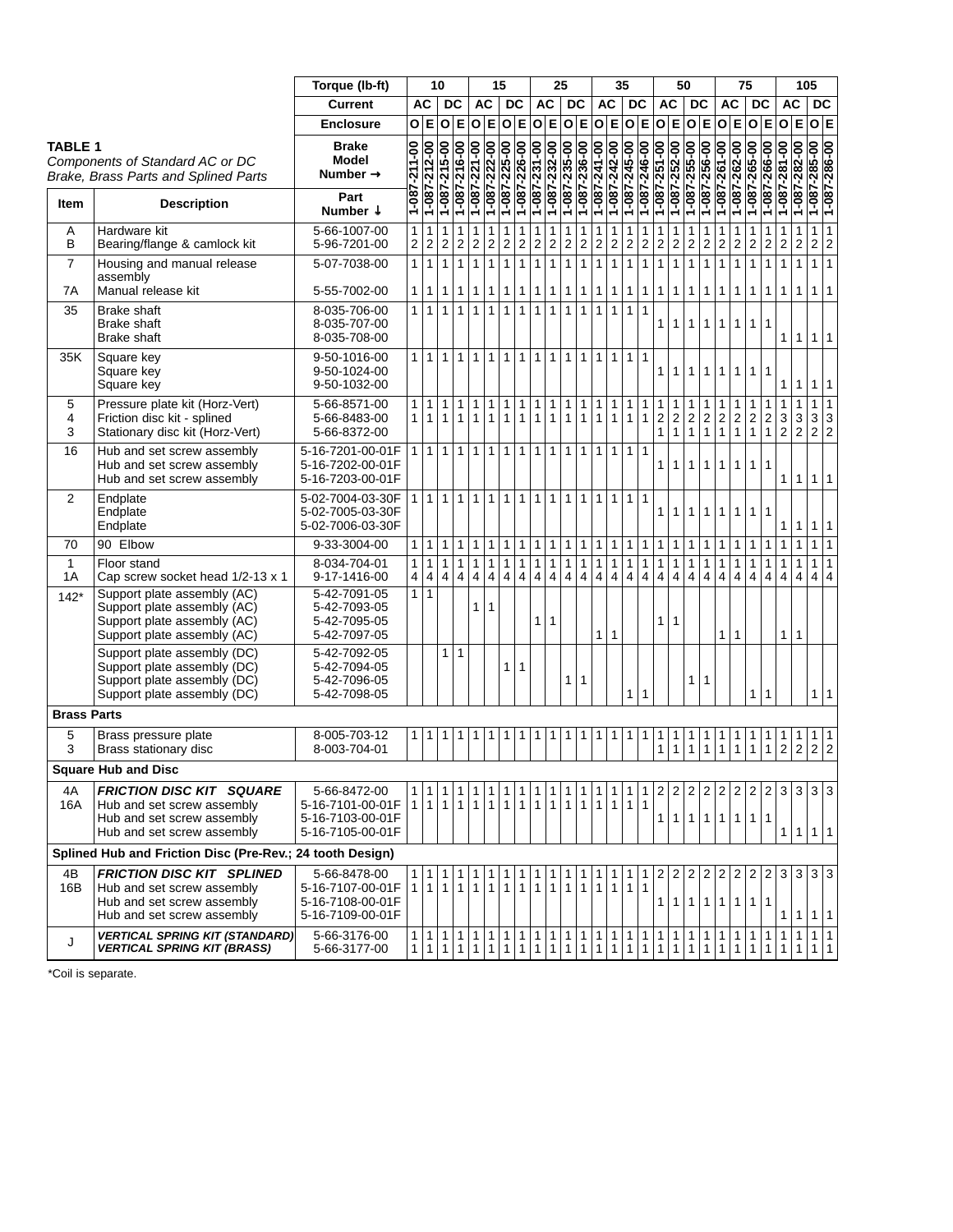

Solenoid and Coil